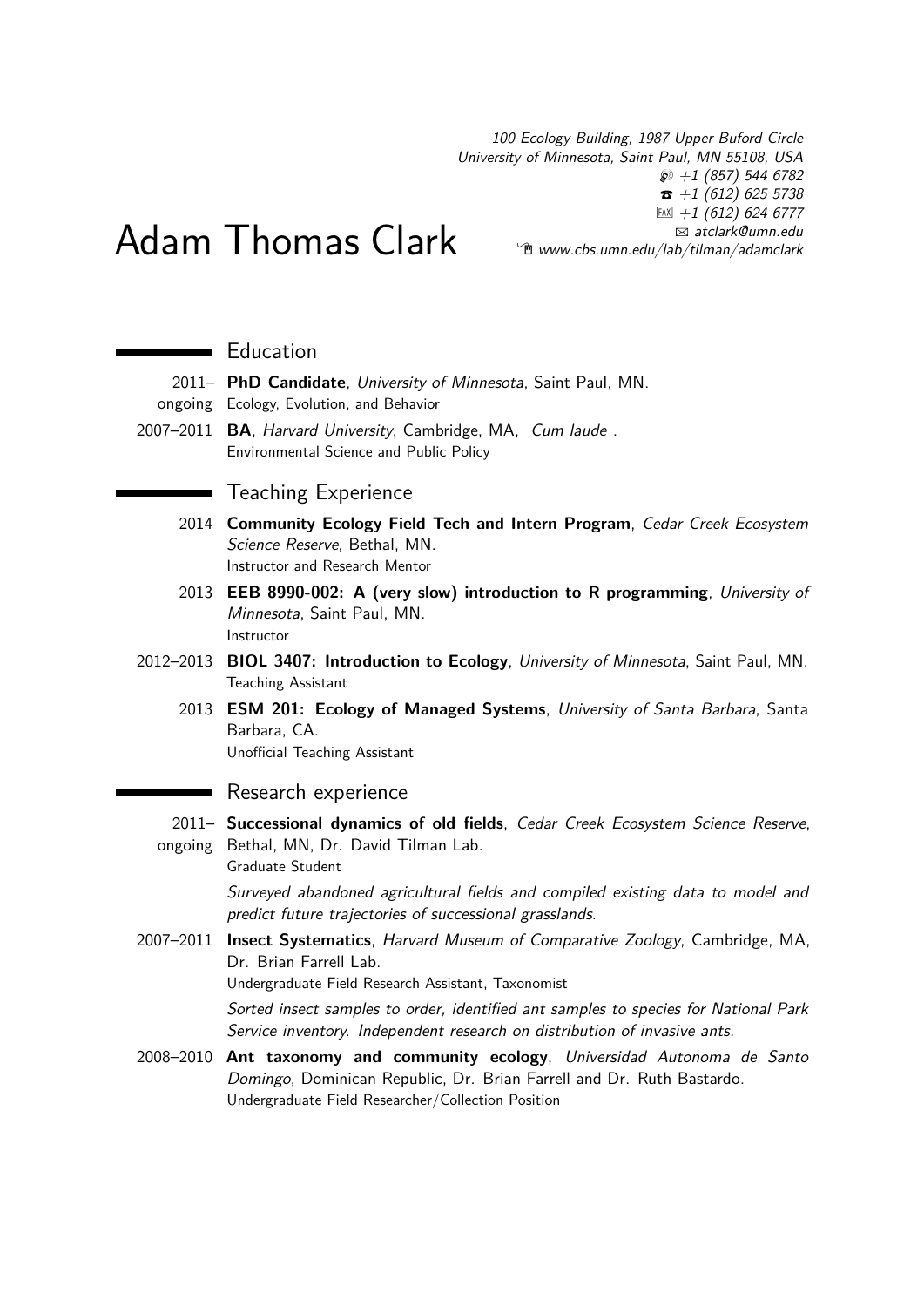Led insect collecting expedition to sites in Pedernales, Monte Cristi, Los Haitises, and Punta Cana. Collected ants for the Harvard and UASD, analyzed for invasive species.

2010 **Ant community ecology of eastern North America**, Harvard Forest, Petersham, MA, Israel del Toro.

Research Experience Undergraduate (REU)

Maintained existing field projects, sorted insect samples, prepared field sites. Conducted an independent research on spatial distributions of ant communities.

#### Outreach

2012– **Cedar Creek LTER Intern Mentor**, Cedar Creek Ecosystem Science Reserve, ongoing Bethal, MN.

2013–Ongoing, Climate and Community Trends in Old Fields at Cedar Creek, L.M., Oberlin College student

2013–Ongoing, Seed Dispersal Patterns and Genetics of Andropogon gerardii, A.B., E.G., and A.N., Cedar Creek interns

2013, Associations Between Coleopteran and Plants Functional Groups, J.P., Anoka-Ramsey Community College student

2012, Seed Dispersal Patterns and Genetics of Andropogon gerardii, J.G., and J.S., Cedar Creek interns

2012 **Cedar Creek LTER BioBlitz**, Cedar Creek Ecosystem Science Reserve, Bethal, MN.

Volunteer Educator/Taxonomist

Lead public tours of Cedar Creek to find, collect, and identify insects.

2011– **Math and Science Teacher Partnership Program**, Cedar Creek Ecosystem Sci-

ongoing ence Reserve, Bethal, MN.

Volunteer Educator

Lead field technique and data analysis clinics for interns and local K-12 teachers and students.

2008-2010 **EnviroEd**, Philips Brooks House Association, Charlestown and Cambridge, MA, www.hcs.harvard.edu/eed/.

Director

Designed and taught students in grades 3-8 curriculum based on science of global warming, energy efficiency, and conservation.

#### **Newards**

2013 **Award for Outstanding Performance as a Teaching Assistant for the College of Biological Sciences**.

For BIOL 3407 and EEB 8990-002

- 2012–2016 **National Science Foundation Graduate Research Fellowship (NSF GRFP)**. Living stipend
- 2011–2015 **University of MN, Biological Sciences Graduate Excellence Fellowship**.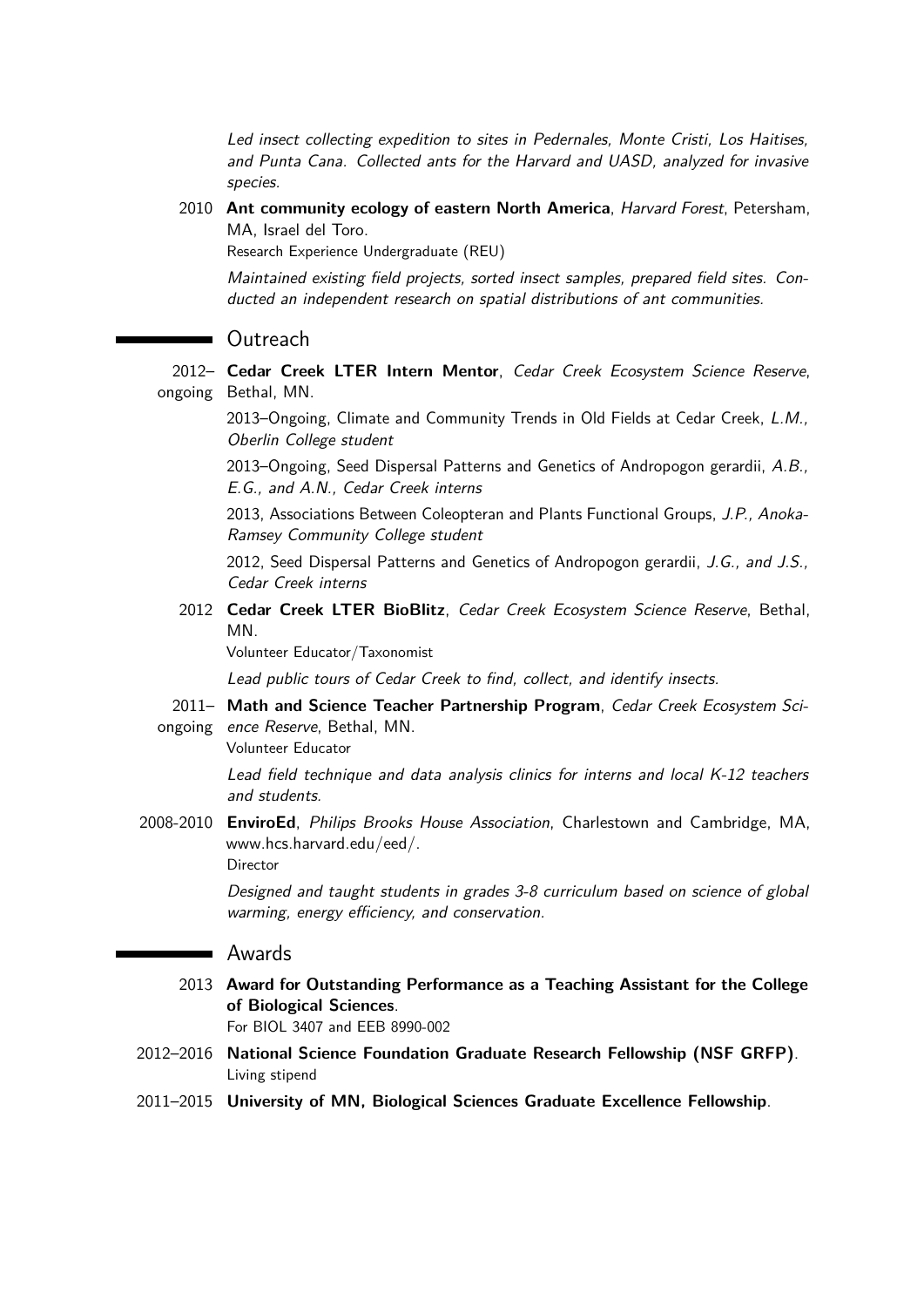|           | 2011-2012 Living stipend                                                                                                                                                        |              |
|-----------|---------------------------------------------------------------------------------------------------------------------------------------------------------------------------------|--------------|
| 2013-15   | Summer research stipend                                                                                                                                                         | \$5000/yr    |
| 2011      | "Best Thesis in ESPP Award" for senior thesis at Harvard.                                                                                                                       |              |
|           | 2011 Thomas T. Hoopes Prize for senior thesis at Harvard.                                                                                                                       |              |
|           | Research Grants                                                                                                                                                                 |              |
| 2014      | University of Minnesota Sigerfoos Fellowship.                                                                                                                                   |              |
|           | Modeling species community dynamics, Barro Colorado Panama                                                                                                                      | \$3000       |
|           | 2013-2014 XSEDE High-Power Computing resource grant.                                                                                                                            |              |
|           | Simulation of succession in old fields                                                                                                                                          | 25,000 hours |
|           | 2011-2012 Florence Rothman fellowship.                                                                                                                                          |              |
|           | Genetics of Andropogon gerardii dispersal in Cedar Creek LTER                                                                                                                   | \$1400       |
| 2010-2011 | Harvard College Undergraduate Research Project.                                                                                                                                 |              |
|           | P. longicornis invasion study, funding renewal                                                                                                                                  | \$700        |
| 2009-2010 | Tracing biogeography and invasion patterns among ant communities on the<br>islands in Boston Harbor, Massachusetts, USA.                                                        |              |
|           | Herchel Smith Undergraduate Summer Research Fellowship                                                                                                                          | \$4650       |
|           | Museum of Comparative Zoology Grants-in-aid of Undergraduate Research                                                                                                           | \$1390       |
| 2007-8    | Mapping invasion of the tramp ant species Paratrechina longicornis along the<br>Dominican/Haitian frontier (in collaboration with la Universidad Autonoma<br>de Santo Domingo). |              |
|           | Harvard office of International Programs, Wilson Life Sciences Abroad                                                                                                           | \$2000       |
|           | Harvard University Center for the Environment                                                                                                                                   | \$1500       |

Harvard College Undergraduate Research Project \$1000

# **Publications**

Adam T. Clark, Jessica J. Rykken, and Brian D. Farrell. The effects of biogeography on ant diversity and activity on the boston harbor islands, massachusetts, USA. Plos One, 6(11), 2011.

Adam T. Clark, H. Ye, Forest Isbell, Ethan R. Deyle, Jane Cowles, David Tilman, and George Sugihara. Spatial 'convergent cross mapping' to detect causal relationships from short time-series. Ecology, in press.

Jacob M. Jungers, Adam T. Clark, Kevin Betts, Margaret E. Wagner, Donald L. Wyse, and Craig C. Sheaffer. Biomass yield and species composition in native perennial bioenergy cropping systems: Long-term effects of species diversity and n fertilizer across environments. Agronomy journal, in review.

# Software packages

2014 **CRAN R package**, multispatialCCM, A test for causal associations between pairs of processes represented by time series plot data. cran.r-project.org/web/packages/multispatialCCM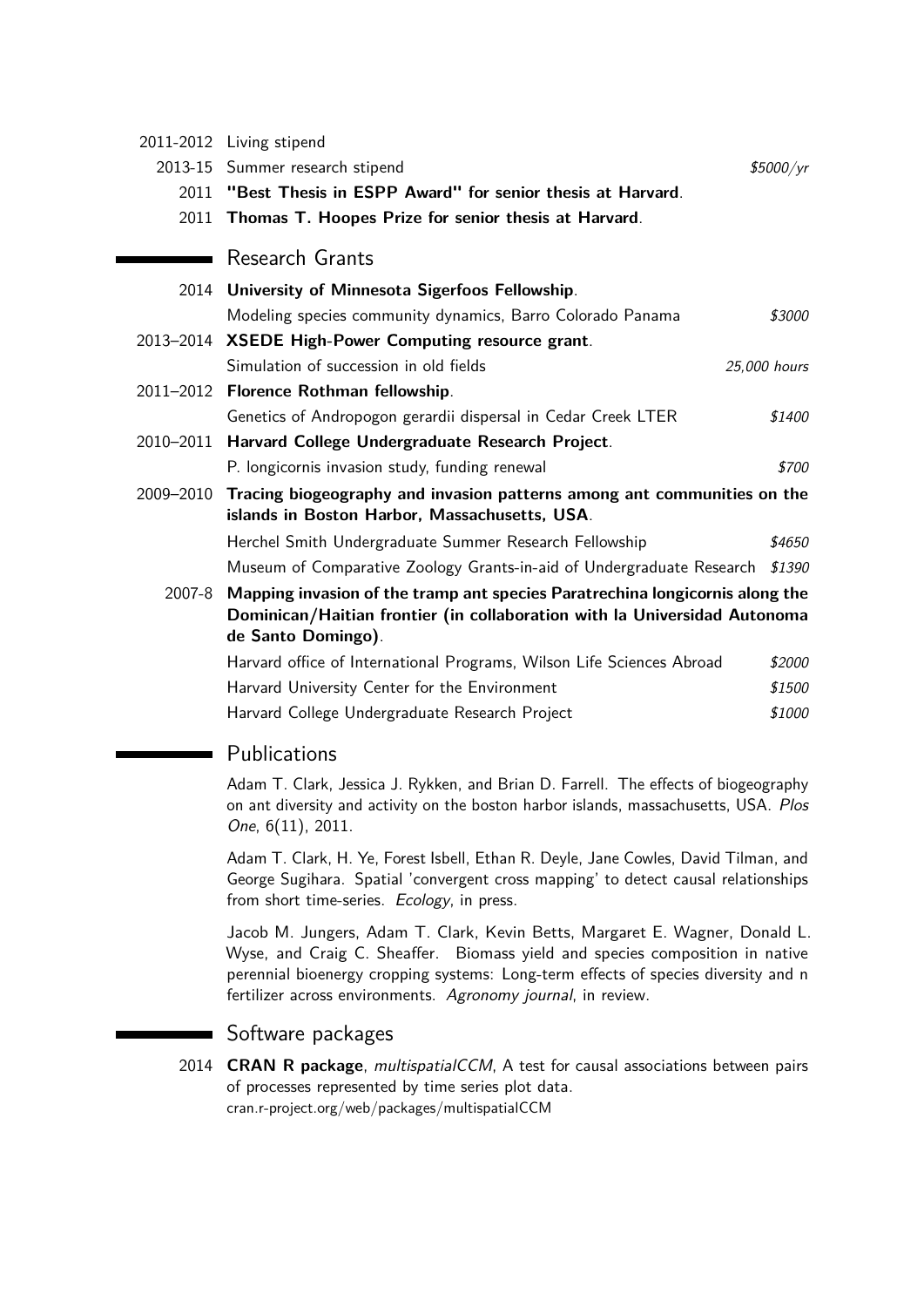2013 **GitHub R project**, tilmanstability, Code for calculating stability sensu Lehman and Tilman 2000 American Naturalist 156(5). github.com/adamtclark/tilmanstability

## **Presentations**

2014 **Contributed Presentation**, American Society of Naturalists meeting on integrating pattern and process to understand biodiversity, Asilomar Conference Center, Pacific Grove, CA.

Defining ecosystems by their interactions: using process to demystify pattern

- 2013 **Contributed Presentation**, International Biogeography Society special meeting on species associations, Montreal, QC, Canada. Defining communities by their interactions: Using process to identify pattern
- 2013 **Presentations**, Ecological Society of America Annual Meeting, Minneapolis, MN.

Contributed Convergence and divergence in old field succession: Are there predictable trends in Oral Session long-term dynamics?

Invited Succeeding with succession: Using ecological community dynamics to build low-IGNITE impact biofuels

presentation

2012 **Contributed Poster**, Long Term Ecological Research Network Meeting, Estes Park, CO.

Multiple Trajectories of old Field Succession at Cedar Creek

2012 **Contributed Presentation**, Ecological Society of America Annual Meeting, Portland, OR.

When resident species resist displacement, invading species have ecologically distinct impacts on communities

- 2011 **Contributed Poster**, Nantucket Biodiversity Initiative Conference, Nantucket, MA. How Fifty-One Ant Species Can Co-Exist on the Harbor Islands
- 2011 **Contributed Presentation**, Boston Harbor Islands Science Symposium, Cambridge, MA.

How 51 Ant Species Can Co-Exist on the Harbor Islands

- 2010 **Contributed Poster**, Nantucket Biodiversity Initiative Conference, Nantucket, MA. Classical island biogeography explains island-scale species richness for ants on the Harbor Islands
- 2009 **Poster**, Harvard Undergraduate Research Symposium, Cambridge, MA. How do Landscape Factors Affect Community Structure?
- 2009 **Contributed Poster**, Nantucket Biodiversity Initiative Conference, Nantucket, MA. What Landscape Factors Best Explain Ant Diversity on the Harbor Islands?
- 2009 **Poster**, Boston Undergraduate Research Symposium, Cambridge, MA. Predicting and Managing Species Diversity on the MCZ's Boston Harbor Island ATBI Site
- 2008 **Contributed Presentation**, Boston Harbor Islands Science Symposium, Boston, MA.

Ants as an Indicator Species for Effects of Human Land Use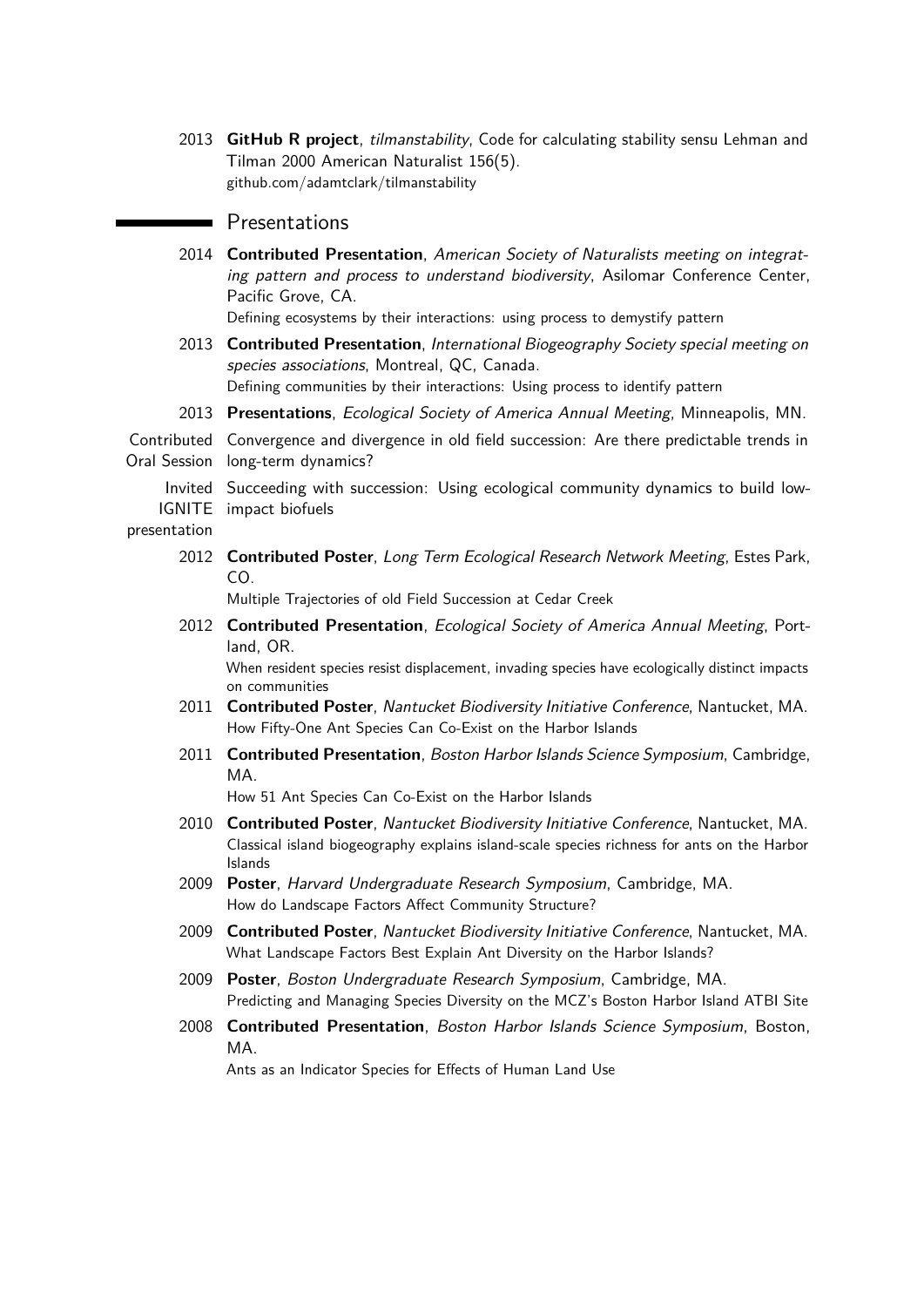| $\blacksquare$ Professional Skills                       |
|----------------------------------------------------------|
| Languages                                                |
| English Fluent, speaking, reading, and writing           |
| German Fluent, speaking, and reading, Proficient writing |
| Spanish Proficient, speaking, and reading, Basic writing |
| <b>Computer Programming</b>                              |
| Advanced R programming                                   |
| Proficient ArcGIS, C, MATLAB                             |
| Familiar with Arduino, BASH, MySQL                       |

Professional Skills

## **Professional Affiliations**

| American Association for the Advancement of Science | Member since 2008 |
|-----------------------------------------------------|-------------------|
| <b>Ecological Society of America</b>                | Member since 2010 |
| <b>International Biogeography Society</b>           | Member since 2013 |
| <b>American Society of Naturalists</b>              | Member since 2013 |

## Service

**Peer reviews for journals** Ecography Oikos PLOS ONE

- 2014–2016 **Research technology governance committee** University of Minnesota Voting committee member to determine allocation of College of Biological Sciences IT resources.
- 2013–2015 **Ecology, Evolution, and Behavior Ethics Committee** University of Minnesota Organized and lead seminars to satisfy NSF ethics requirements around topics in Relationships in the academic community, Authorship and misconduct, Peer review, and Research conduct.
- 2012–2013 **EEB Fundraising Committee** University of Minnesota Organized sales and events to raise funds for student travel grants.
- 2010–2011 **Agassiz Zoological Society,** Manual Charvard University Organized annual public "BioBlitz" events on the Harvard University Campus, and coordinated taxonomists.
- 2008–2011 **Environmental Action Committee, Education Committee** Harvard University Represented EnviroEd during meetings, recruited and organized volunteers.
- 2008–2011 **Harvard Outing Club, Trip Leader** Manual Pharvard University Organized and lead backbacking trips for undergraduate students in the White Mountains in NH and VT.